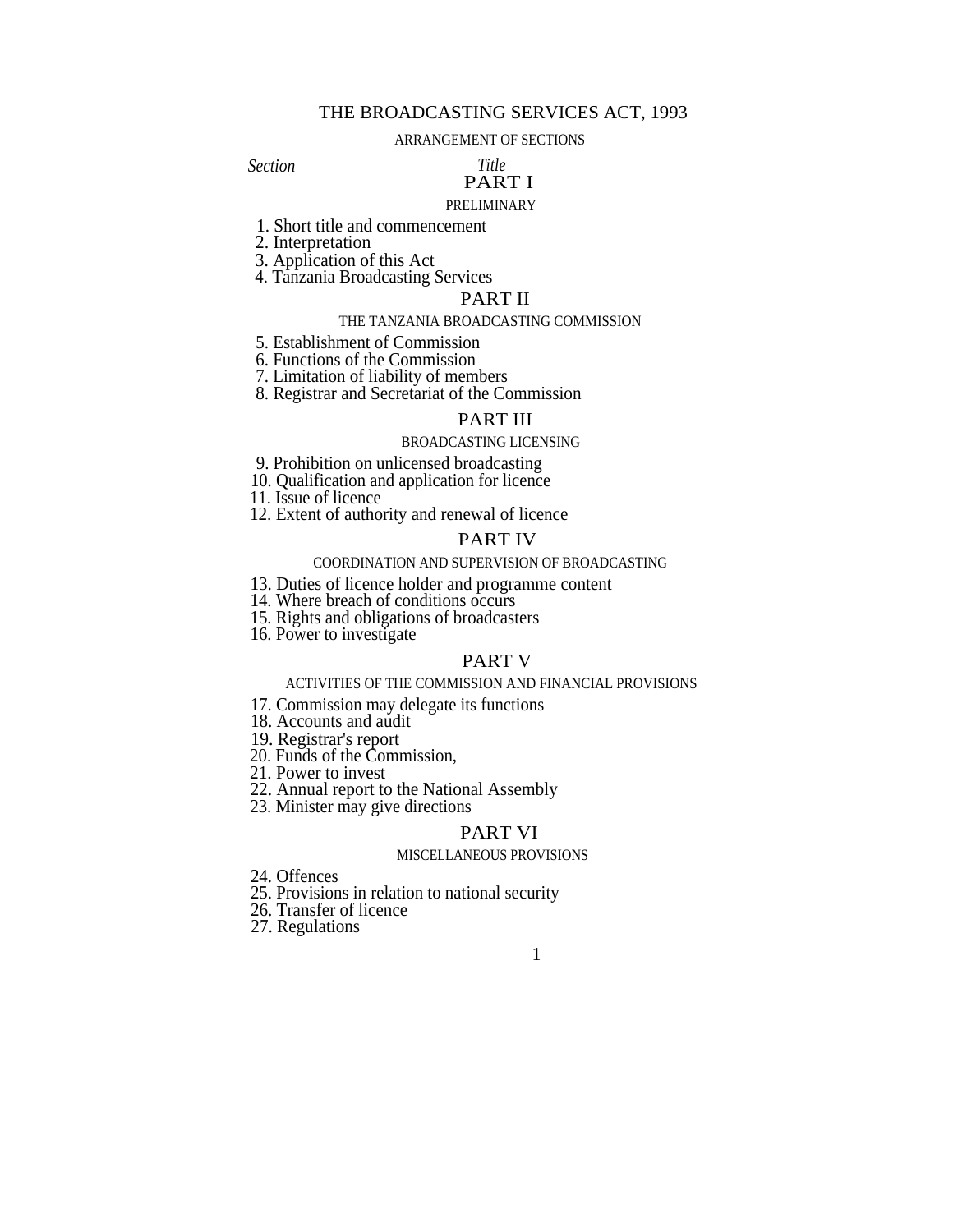# THE UNITED REPUBLIC OF TANZANIA



No. 6 of 1993

I ASSENT, *President* 11 *1993*

I <sup>I</sup>

# **An Act to make provision for the management and regulation of broadcasting and for other matters related** to it

ENACTED by the Parliament of the United Republic of Tanzania.

#### PART I

#### PRELIMINARY

1. This Act may be cited as the Broadcasting Services Act, 1993, and shall come into operation on such date as the Minister may, by notice a published in the *Gazette,* appoint.

2. In this Act, except where the context requires otherwise-<br>proadcaster" means a person who is licensed under this Act to carry tation Ap-

- "broadcaster" means a person who is licensed under this Act to carry tation Ap on a broadcasting service;
- ''broadcasting apparatus'' means an apparatus for the reception of television broadcasts or for the reception of sound broadcasts, and where an apparatus is designed or constructed for the reception of both television and sound broadcast (other than those relating to television broadcasts) such apparatus shall be deemed to comprise two sets of apparatus, one for the reception of television broadcasts and one for the reception of sound broadcasts, as the case may be;
- "broadcasting service'' means a radio communication service in which the transmissions are intended for direct transmissory reception by members of the general public, and ''broadcast'' used as a verb shall be construed accordingly;
- ''broadcasting station'' means all premises whatsoever used for the purpose of carrying on a broadcasting service together with the transmitters, apparatus and equipment, including vehicles, required in connection with them;
- ''Commission'' means the Tanzania Broadcasting Commission establishsed by section 5;

Short title and com-

mercement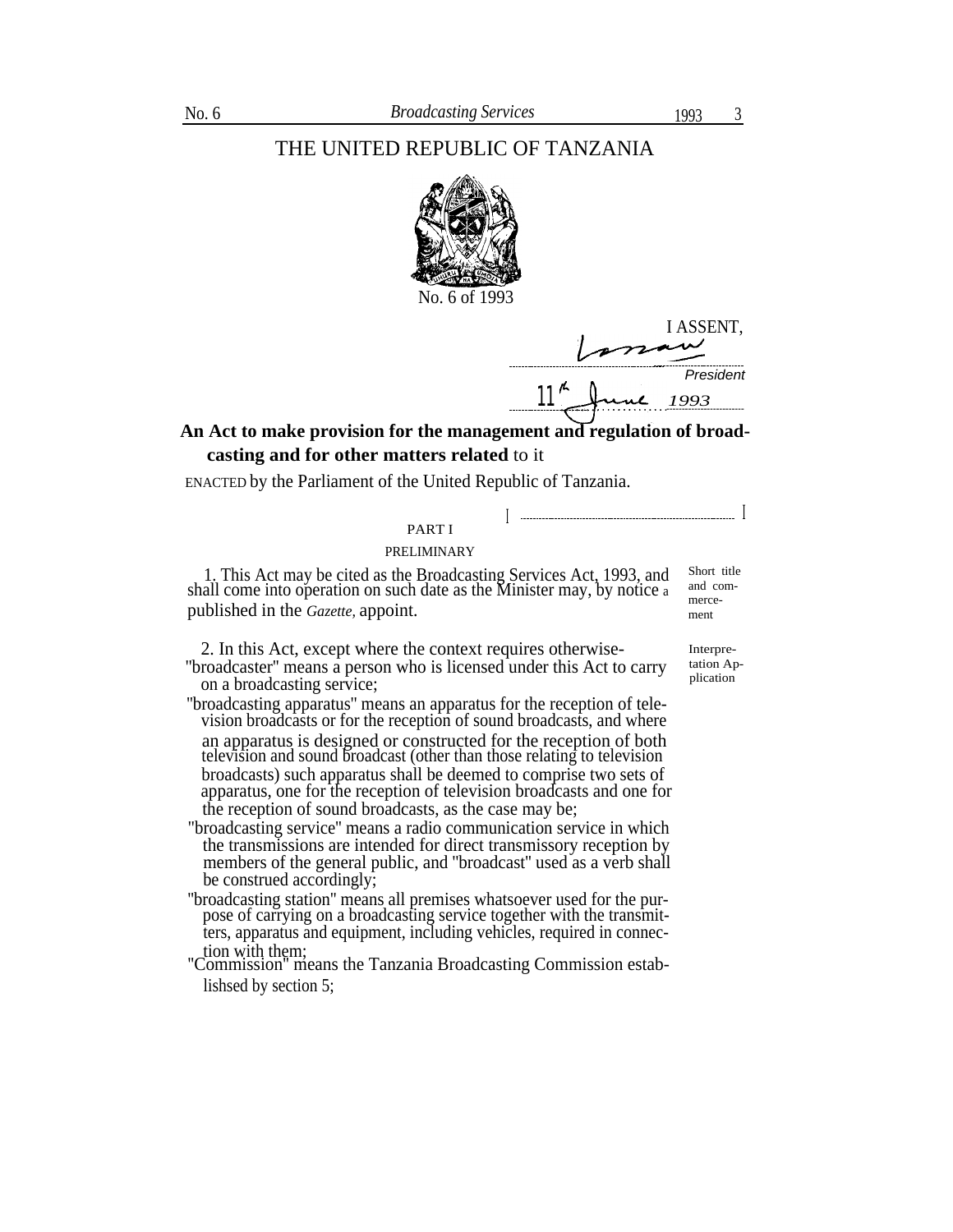"dealer" means a person who-

- (a) carries on a trade, business or industry in which broadcasting apparatus are assembled, manufactured, imported, bought, sold, hired, or exchanged, or
- (b) deals in motor vehicles in which broadcasting apparatus are installed;

(c) auctions broadcasting apparatus;

''inspector'' means any person appointed under section 16 to be an inspector for the purposes of this Act;

''Minister'' means the Minister for the time being responsible for information;-

"licence" means a licence issued under the provisions of this Act;

''licensed premises'' means premises in respect of which a broadcaster's licence, dealer's licence or repairer's licence is in force;

''radio communication service'' means the transmission of writing, signs, signal's, pictures and sounds of all descriptions of any kind, wholly or partly by means of electromagnetic waves of frequencies between ten

kilocycles per second and three million megacycles per second;<br>"repair" in relation to broadcasting apparatus includes providing maintenance service of any kind and fitting spare parts; .

 'repairer- means a person who by way of' trade. business, or industry carries out repairs to or provides maintenance services for broadcasting apparatus.

Application of this Act Acts,

3.-(I) This Act shall have effect notwithstanding but without prejudice to the provisions of the Tanzania Posts and Telecommunications 1977 No. 15 Corporation Act, 1977.

> (2) This Act shall apply to all persons carrying on business which involves-

- (a) the offering for sale, selling, letting on hire or dealing otherwise in broadcasting apparatus;
- (b) the ownership and operation of a broadcasting service.

(3) The Minister may, by order published in the *Gazette,* exempt from the provisions of this Act-

- (a) any business or any category of businesses involving broadcasting;
- (b) any person carrying on any business or any category of such persons.

(4) No licence under this Act shall be required or be necessary for the carrying on of any part of its business which involves broadcasting-

- (a) to which business the provisions of subsection (2) do not apply;
- (b) which is exempt from the provision- of this Act by an order under subsection (3);
- (c) which is being carried on by any person to whom an order made under subsection (3) applies.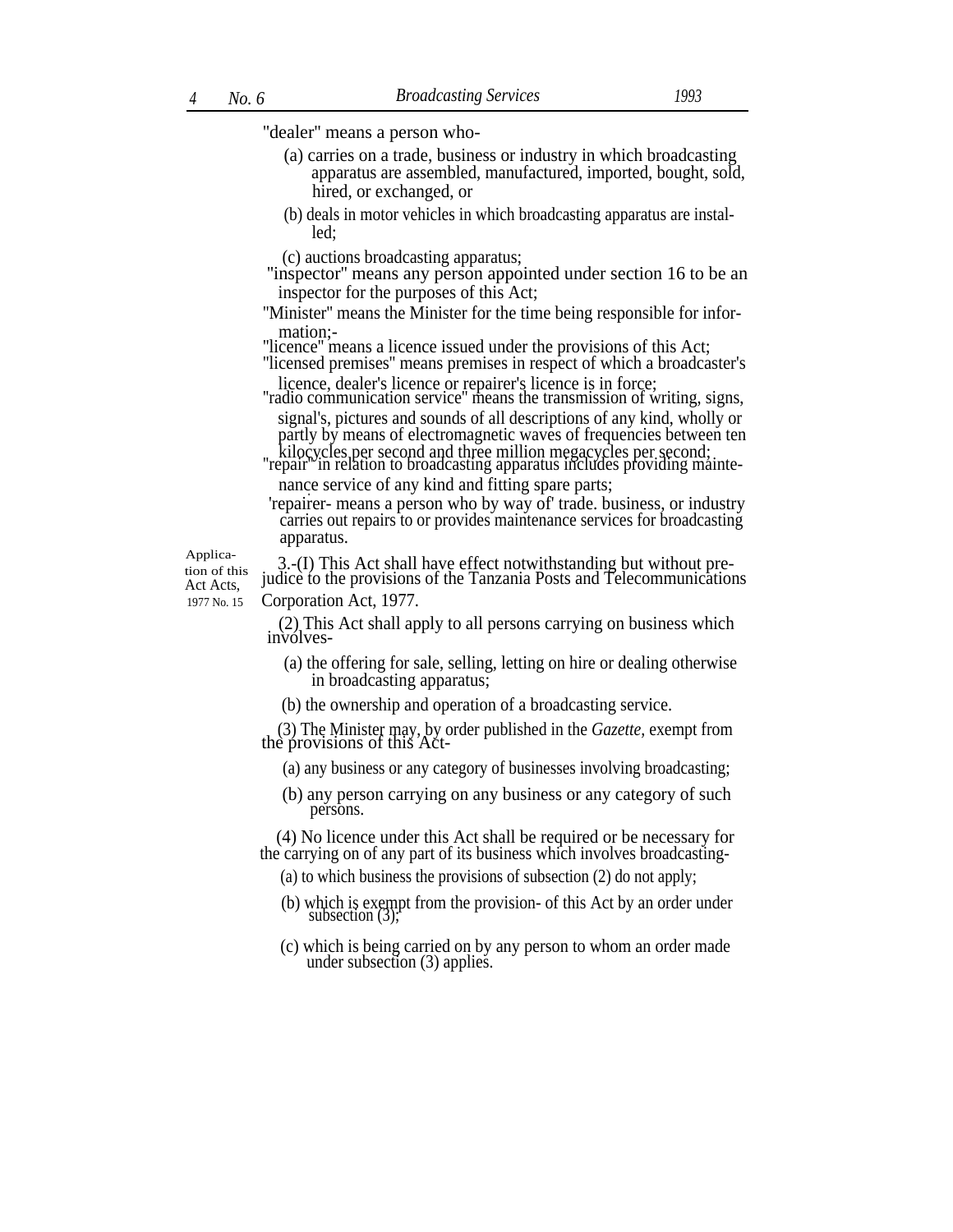(5) Nothing in this section shall be construed as exempting from the provisions of this Act any business to which subsection (4) does not apply and which is carried on together with any business to which that subsection applies.

 $4.-(1)$  The Minister may-<br> $2.5$ 

- (a) provide for and carry on broadcasting services in the United casting Republic to be known as Tanzania Broadcasting Services, for Services the education, entertainment and information of listeners and viewers in the United Republic;
- (b) provide for and carry on such broadcasting services for reception by listeners and viewers outside the United Republic as he deems desirable;
- (c) carry on or operate such other services including diffusion services and such undertakings in connection with these services as he may deem necessary or expedient;
- (d) establish, maintain, or continue to maintain and operate in any part of the United Republic such number and size of broadcasting stations as he may consider necessary or expedient for the carrying out of the provisions of this section.

(2) For the purposes of this section, the Tanzania Broadcasting services may be constituted in two branches as follows:

- (a) a branch to be known as Radio Tanzania, which shall be responsible for radio broadcasting, and
- (b) a branch to be known as Tanzania Television which shall be responsible for television broadcasting.

#### PART 41

#### THE TANZANIA BROADCASTING COMMISSION

*5--(1)* There is hereby established a commission to be known as the Establish. Tanzania Broadcasting Commission, ment of

commis-

(2) The Commission shall-

(a) be a body corporate with perpetual succession and a common seal;

- (b) in its corporate name, be capable of suing and being sued,
- (c) for and in connection with the purposes of this Act, be capable of acquiring, holding and disposing of movable and immovable property in its corporate name.

(3) The provisions of the Schedule to this Act shall have effect as to the constitution and proceedings of the Commission and otherwise in relation to the Commission.

(4) The Minister may, by order published in the *Gazette,* amend, add to, vary or revoke and replace the provisions of the Schedule to this Act.

Broad-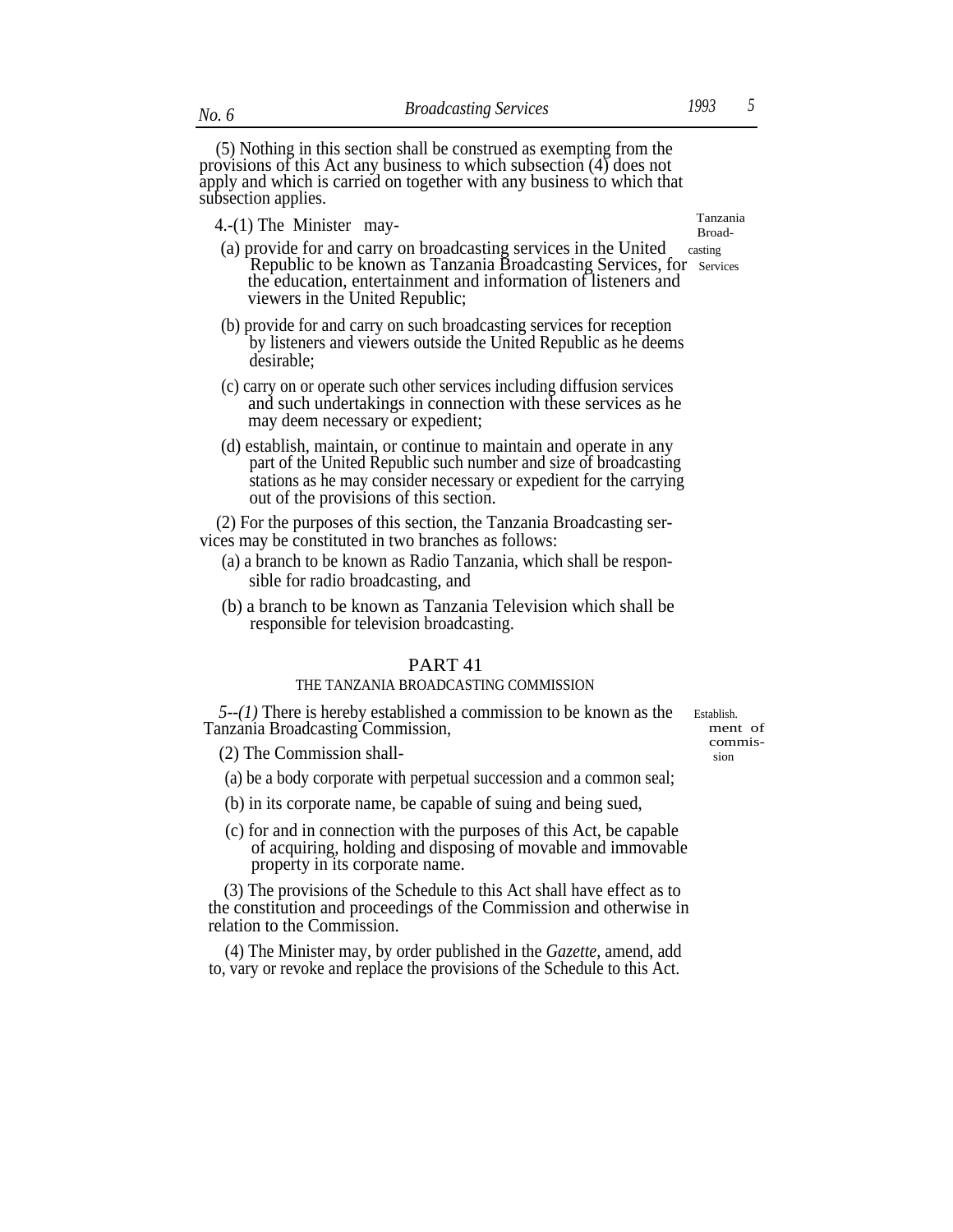Functions *6.-(1)* Subject to this Act and to any regulations made under it, the of the functions of the Commission shall be-Commis-

 $\sin$  (a) to issue broadcasting licences;

- (b) to regulate and supervise broadcasting activities, including but limited to,. the relaying of sound, radio and television programmes from places in Tanzania to places outside Tanzania with, the intention that such broadcasts are received regularly in the United Republic or any part of it;
- (c) to maintain a register of all persons licensed as broadcasters, dealers in broadcasting apparatus or operators of broadcasting stations;
- (d) to regulate the activities of broadcasters and their conduct of broadcasting as well as that of dealers in broadcasting apparatus;, (e) to be responsible for the standardization, planning and manage-

ment of the frequency spectrum available for broadcasting and to allocate such spectrum resources in such manner as to ensure the widest possible diversity of programming and optimal utilization of the spectrum resources, giving priority where possible to the broadcaster transmitting the maximum number of hours per day and to community-based broadcasters.

(2) The Commission shall perform any other function which may be assigned to it by the President in writing under his hand or by or under any other written law.,

(3) The Commission shall, in the performance of its functions under this Act, establish and maintain, as far as may be, practicable, a system and Telecommunications Corporation and with any other body or organisation established by or under any other written-law and having functions similar to those specified in sub-section (1) or having functions which relate to broadcasting or radiocommunication generally.

tion of Iiability of

mission

Limita- 7. No member of the Commission shall 'be held personally liable for any act or default of the Commission done or omitted *bona fide* in the, course of carrying out the responsibilities and functions of, or exercising members the power conferred upon the Commission.

Registrar 8.-(l) There shall be a full-time Secretariat of the Commission which

and Sec-<br>retariat of shall be under the direction of the Registrar.<br>the Commission approximate Commission approximate  $(2)$  The Minister shall, after consultation with, the Commission approximate  $\mu_{\text{the Com-}}$  (2) The Minister shall, after consultation with, the Commission ap-<br>mission point a registrar Who may be a person holding an office of emolument in the public service and who shall hold and vacate office in accordance with the terms of his appointment.

(3), The Registrar shall. not be a member of the Commission.

(4) The Commission may, from time to time, with the prior approval, of the Minister, appoint any person with expert knowledge in a particular field to assist the Commission with advice in, connection with any matter connected with its functions.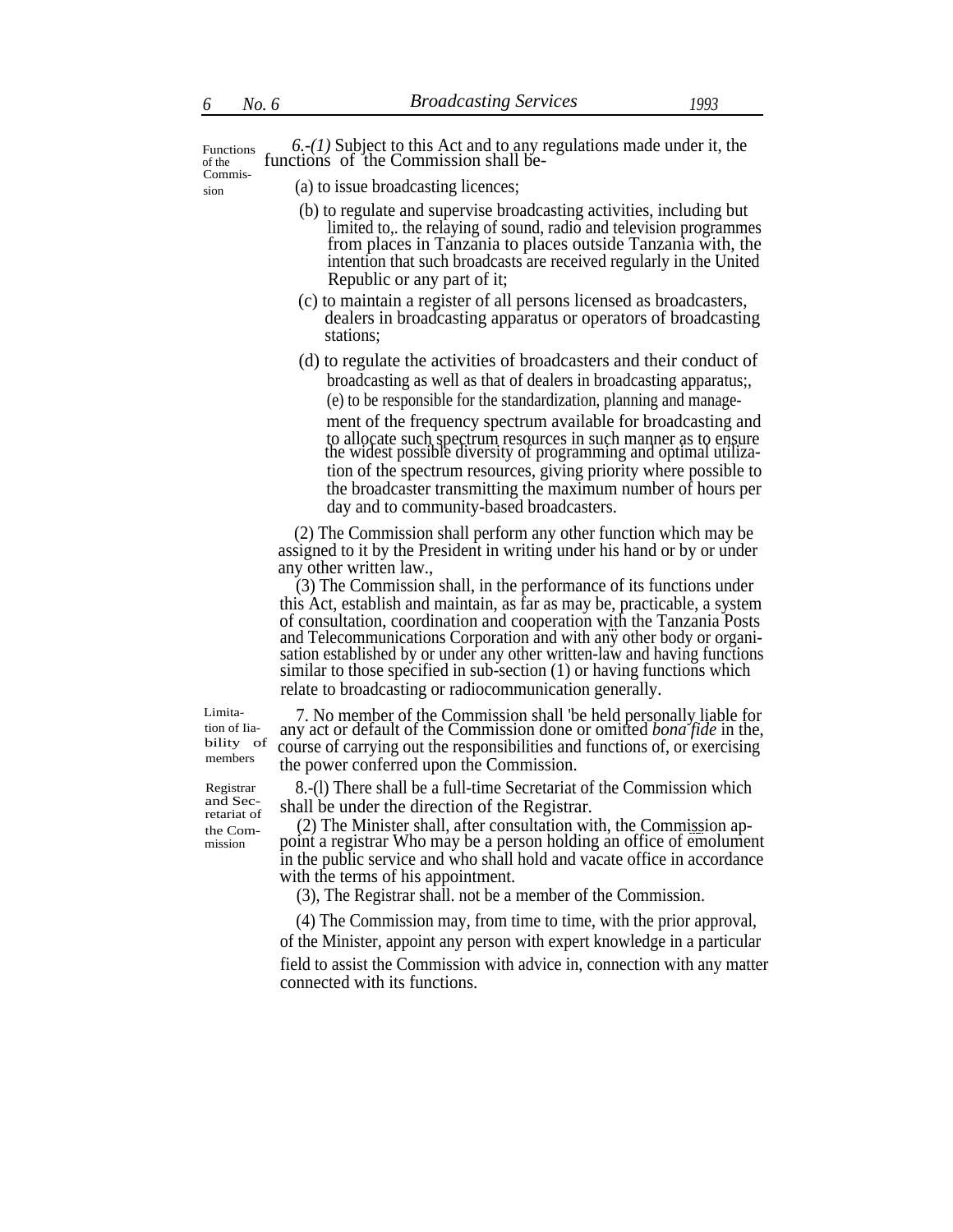(5) A person appointed under subsection (4) shall be paid such remuneration as may be determined by the Commission with the approval of the Minister.

(6) The Commission may from time to time and subject to such directions as the Minister may give in that behalf, appoint at such salaries and upon such terms and conditions as it may think fit, such other officers and employees of the Secretariat of the Commission as it may deem necessary for the proper and efficient conduct of the business and activities of the Commission.

#### PART III

#### BROADCASTING LICENSING

9.-(l) No person shall transmit or receive and transmit, or otherwise operate a broadcasting service, deal in broadcasting apparatus or do or permit anything to be done for which a licence is required under this Act, unless he ii in possession of an appropriate licence.

10.-(l) An application for a licence under this Act may be made only by-

 $\lambda$  (b) a company at least 51% of whose share-holding is beneficially owned by a citizen or citizens of the United Republic which is not, directly or indirectly, controlled by persons who are not citizens of the United Republic and whose principal place of business or registered office is in the United Republic.

(2) Any application for the grant of a licence under this act shall be made to the Commission in such form and manner and shall contain or be accompanied by-

- (a) a prescribed application fee;
- (b) a prescribed deposit:
- (c) the applicant's proposals in relation to the policy and nature of the service and a programme schedule in regard to the daily transmission time allocated to different programmes;
- (d) network plan, technical specifications of the equipment an . d studio and installations programme;
- (e) the Training programme involving local staff;
- (f) statement, of account setting out the financial resources available to the application to conduct a broadcasting service; and
- (g) such other information as the Commission, may, deem necessary in order to decide on the ability of applicant to provide a technically viable and socially acceptable broadcasting service;

(3) When considering an application for the grant of a broadcasting licence, the Commission shall have regard to-

(a) the expertise, experience and financial resources available to the applicant;

Prohibition on unlicensed broadcasting Qualification for and application for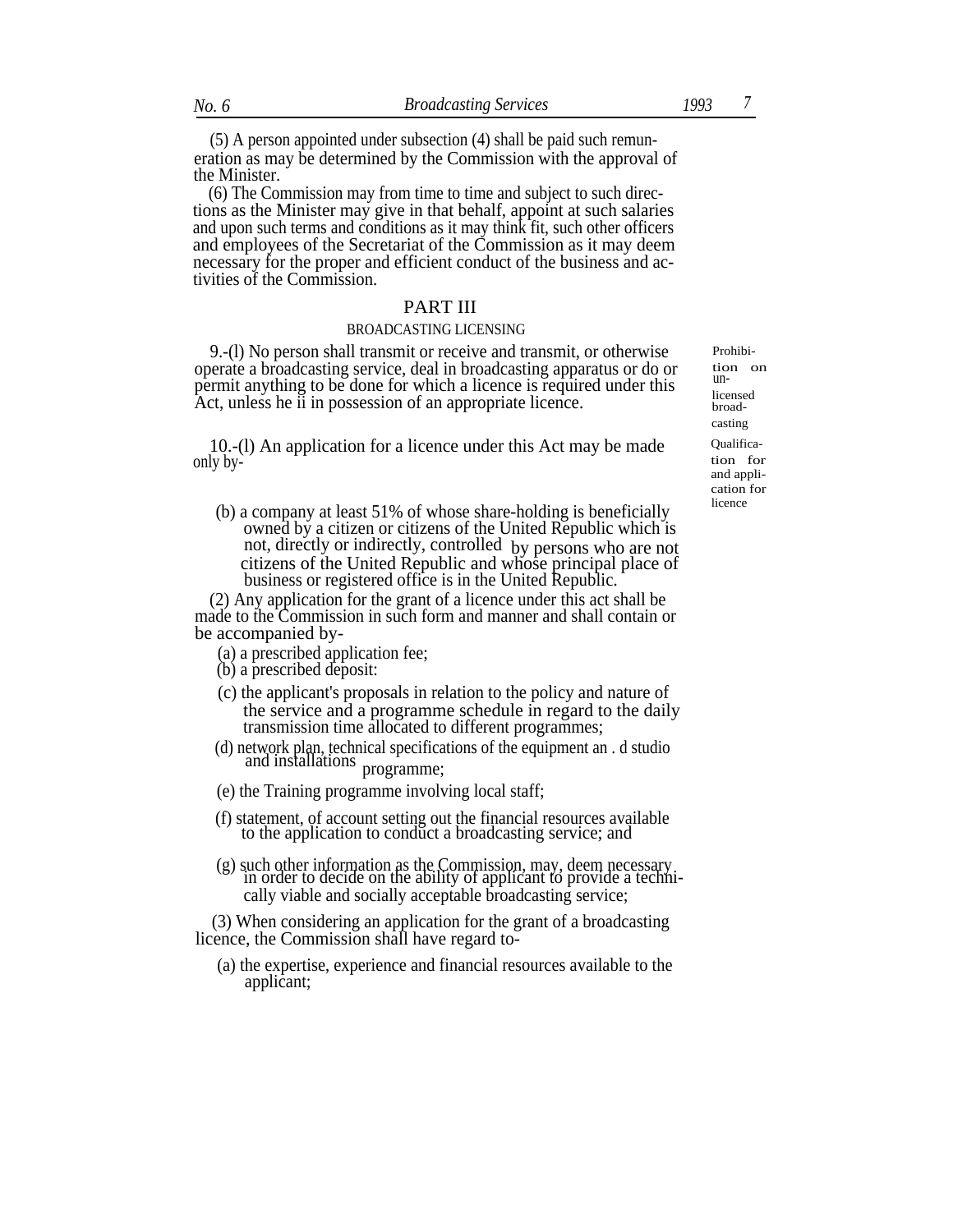- (b) the desirability or otherwise of allowing any person or association of person, to have control of a substantial interest in:
	- (i) more than one broadcasting service;
	- (ii) more than one radio station and one television station and one registered newspaper which a common coverage and distribution area or significantly overlapping coverage and distribution areas;
- (c) compliance with the prescribed technical broadcasting standards;
- (d) whether the conditions of a broadcasting licence shall unjustly benefit one holder of a broadcasting licence above another;
- (e) the allocation of spectrum resources in such a manner as to ensure the widest possible diversity of programming and the optimal utilisation of such resources, provide that priority may be given to broadcasters transmitting the maximum number of hours per day;
- (f) the reservation of spectrum resources for future use;
- (g) the desirability of giving priority to community-based or national development broadcasts;
- (h) the extent to which the applicant is determined and has planned to train local staff in matters concerning radio or television broadcasting.

(4) The Commission shall publish in the Gazette and in any newspaper published in the United Republic a notice in respect of every application for the issue of a licence which it has received.

(5) Any person may, within fourteen days of publication of a notice under subsection (4) lodge with the Commission written representations if he wants to oppose the grant of a licence to the applicant, and such representations shall be taken into account when the Commission considers the application.

(6) Money paid to the Commission along with an application under this section shall not be refundable.

Issue of ficence

11--(1) Where the Commission is satisfied that a particular applicant meets the requirements of this Act for a licence holder it shall grant him a licence in the prescribed form and subject to payment of the prescribed fee.

(2) Upon the grant by the Commission of an application under section 10, it shall cause notice of that decision to be published in the Gazette and in any newspaper published in the United Republic, as well as to be given to the applicant.

(3) Where the Commission decides to grant an application for a licence, it may attach conditions to the licence in relation to-

(a) the frequencies that may be used in the operation of a station, the power limitations in respect of a station, the technical servicing and inspection of a station and any other technical specifications;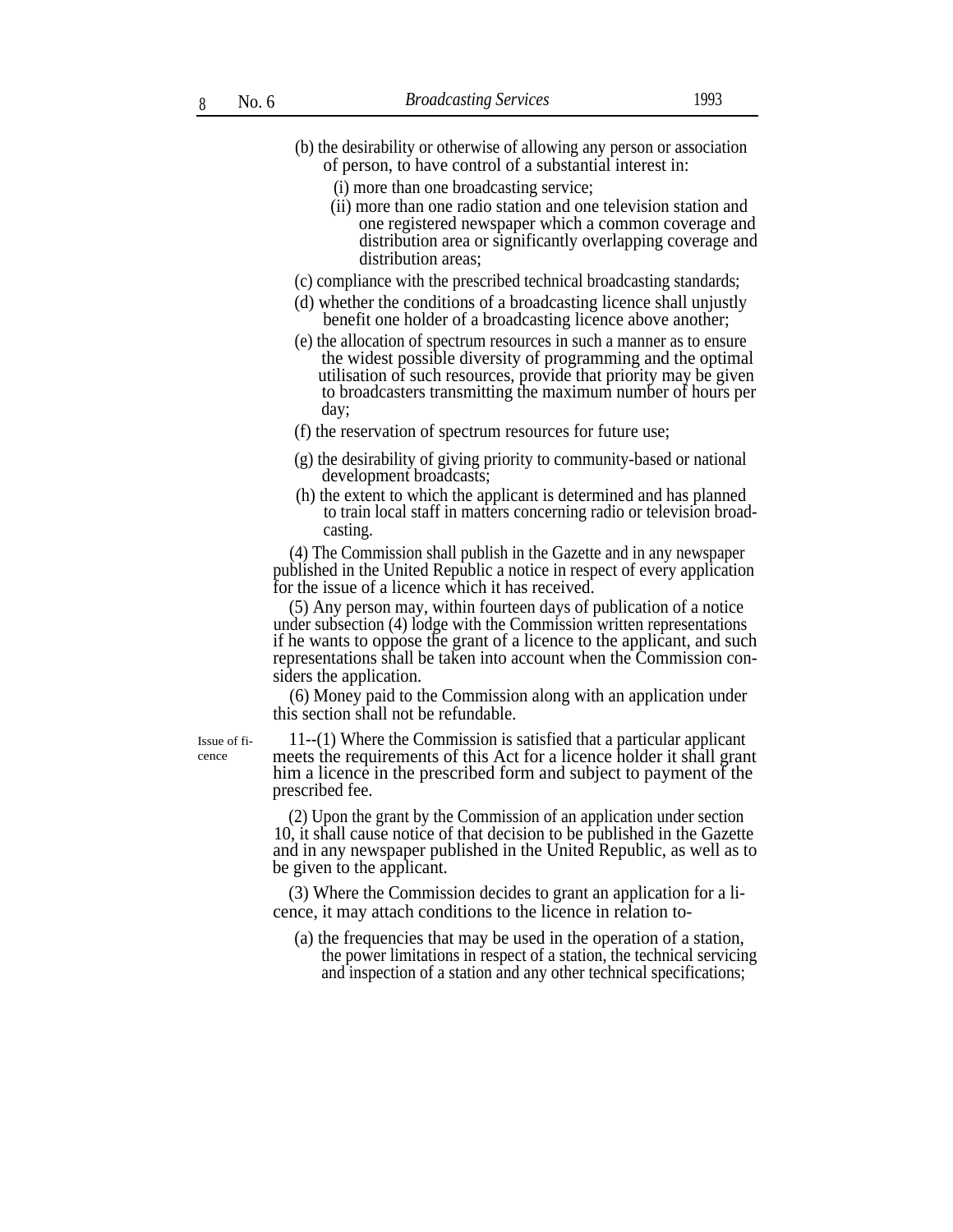- (c) the broadcasting or non-broadcasting of reports, announcements, news or other information which is required to be broadcast in the public interest, and
- (d) the location of a transmitter station, when applicable, and the specific geographical ares to which the broadcast may be made.

(4) The Commission may, in respect of any particular broadcasting licence, and after giving the licence holder an opportunity to make written representions to the Commission in that behalf, amend any, of the prescribed conditions, including adding further conditions-

- (a) if the Commission is of the opinion that it is in the interest of orderly spectrum management, or
- (b) in order to give effect to any international treaty in relation to broadcasting to which Tanzania, is a party; or
- (c) at the request of the licence holder.

(5) Any person aggrieved by a decision of the Commission granting or refusing an application may appeal to the minister in the form and manner to be prescribed in regulations.

(6) The Minister may, from time to time, upon advice of the Commission, specify other matters or activities connected to broadcasting or apparatus in relation to which a licence shall be required in accordance with this Act.

12.-(1) A broadcasting licence a dealer's licence, a repairers licence and any other licence shall be issued for such period as the Commission may determine, but which shall not-<br>newal of<br>newal of

(a) in the case of a radio broadcasting licence, exceed three years;

(b) in the case of a television broadcasting licence, exceed five years.

(2) The Commission may upon application by the holder renew a licence upon its expiry for such period not exceeding five years as it may determine.

(3) An application for the renewal of a licence shall be made within the three months preceding the last three months before the date of expiry of the existing licence.

) The Commission may, when considering an application for the renewal of a licence, require such new or additional information as it may deem necessary to make a finding.

(5) If at the date of expiry of a licence the Commission has not yet reached a decision in respect of an application to renew it the licence shall continue to be of effect until the application for its renewal is granted or refused by the Commission.

(6) If after a broadcasting licence is granted a prescribed period elapses before any broadcast is made under the licence, that licence shall lapse.

Extent of authority<br>and relicence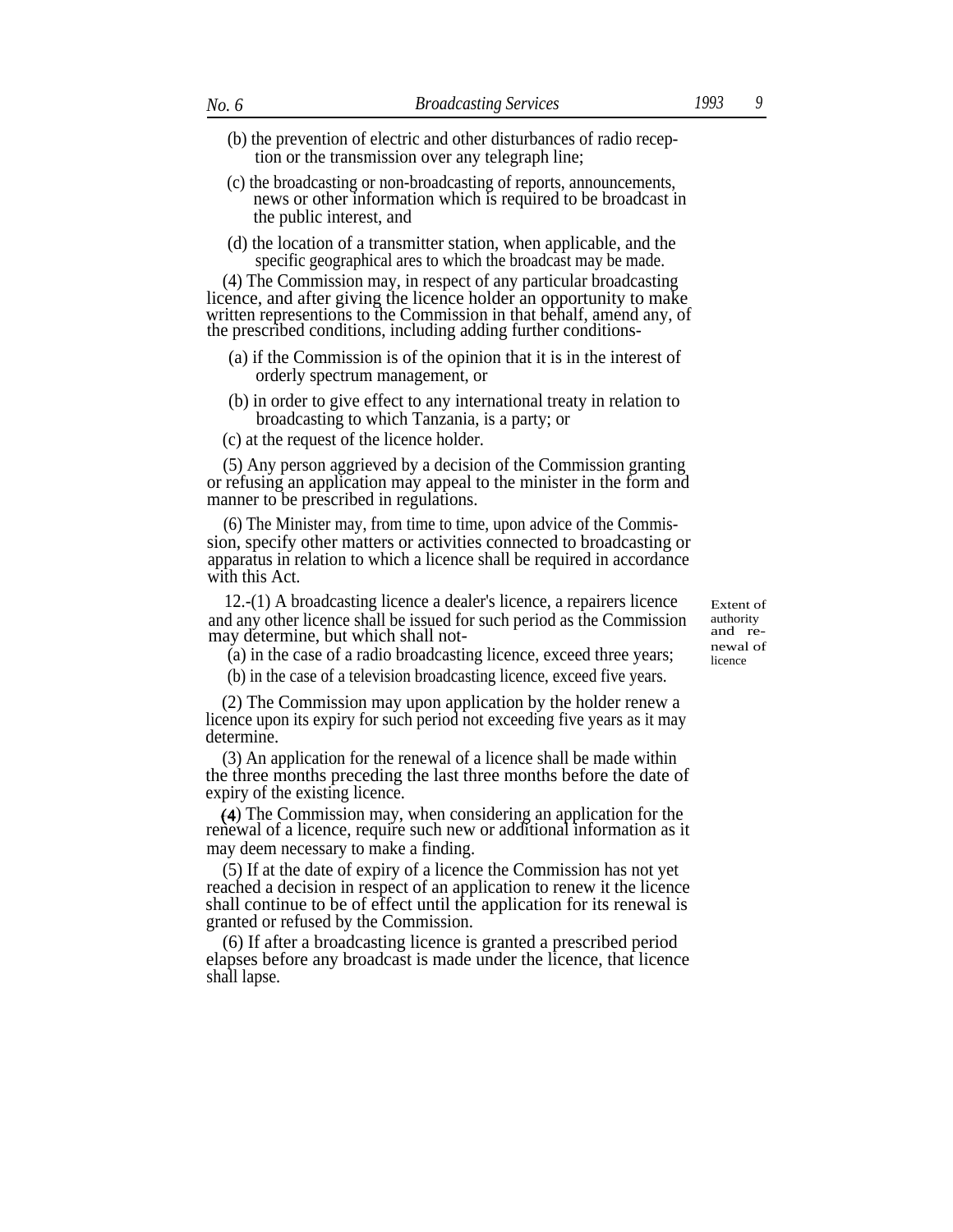# PART IV

#### COORDINATION AND SUPERVISION OF BROADCASTING

Duties of licence holder and prog ramme content

13.-(I) It shall be the duty of every person holding a licence granted under this Act to comply with all conditions subject to which the licence was granted.

(2) The Commission may from time to time and with the prior approval of the Minister by notice published in the *Gazette* specify such duties or further duties to be discharged by holders of such licences as may specified by the Commission.

(3) Subject to this section, it shall be the duty of every person holding a broadcasting licence under this Act-

- (a) to present all news in a factually accurate, impartial and non-partisan manner;
- (b) to present current, affairs in a balanced', clear, factual, accurate and impartial manner;
- (c) to encourage the development of Tanzanian and African expression by providing a wide range of programming that reflects Tanzanian and African attitudes, opinions, ideas, values and artistic creativity by displaying Tanzanian and Africa cultures and entertainment programmes;
- (d) to serve the needs 'and interests and reflect the circumstances and aspirations of Tanzania men, women and children in a democratic Tanzania society;
- (e) to produce and maintain programmes of high standards;
- (f) to make maximum use of Tanzanian creative and other resources in the creation and presentation of programming;
- (g) to limit advertisements to a maximum of 30 percent of the total daily broadcasting time;
- (h) to contribute through programming to shared national consciousness, identity and continuity.
- (i) to provide programming that caters for culture arts, sports and education pertaining to Tanzania and Africa.
- (j) to comply with generally accepted standards of journalistic ethics, in the editing of any programme to be broadcast as formulated in, the Code of Conduct for the Media, Professions;
- (k) to keep and store sound and video recordings of all Programmes broadcast for a minimum period of three, months after the date of transmission of the broadcast, or for such further period as the Commission may direct;
- (l) to disclose the name of the producer of every programme at the end of transmission of a programme;
- (m) to respect copyright. and neighboring rights obligations in respect of any broadcast material.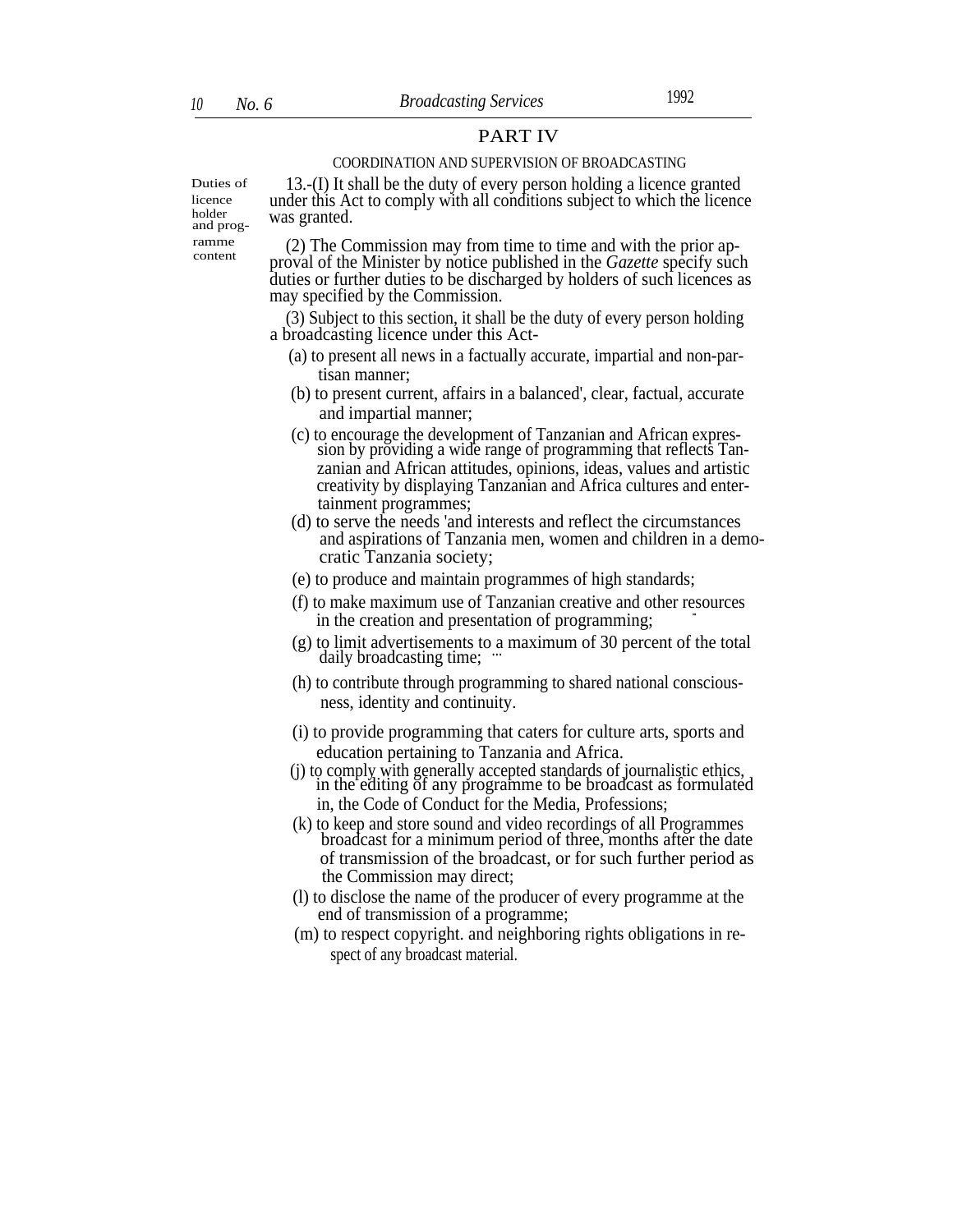14.-(1) The Commission shall supervise compliance by licence hol- Where ders with the conditions and duties pertaining to licences held under breach<br>this Act conditions this Act. occurs

(2) Where the Commission,, as a result of inspection or of complaint by any person, is of the opinion that conditions or duties under this Act have been materially breached by a licence holder, it shall request him in writing to make written representations to the Commission regarding the alleged breach.

(3). If after considering the written representations made by a licence holder, the Commission is of the opinion that he has materially contravened a condition or duty, it may issue an order-

- (a) warning the licence holder;
- (b) directing the licence holder to effect a programme change within a period not longer than thirty days from the date of receipt of the directions;
- (c) directing the licence holder to disclose, free of charge and in such manner as the Commission may direct, the finding of the Commission;
- (d) imposing a fine on the licence holder, not exceeding T,Shs. 1,000,000/-
- (e) suspending the broadcasting licence for a period determined by the Commission; or
- (f) revoking the broadcasting licence.

15.-(1) A licence holder shall broadcast a counter version presented by any person or body of persons affected by an assertion of fact in any programme transmitted that the assertion of fact is in fact false.

(2) Notwithstanding subsection (1), a licence holder shall not transmit a counter version if-

- (a) the person or organisation concerned has no direct interest in the transmission of the counter-version; or
- (b) the counter-version is not of reasonable length, and in particular, if it is substantially longer than the part of the broadcast which dealt with the false assertion of fact.
- (3) The counter version referred to in subsection (1) shall-
- (a) be limited to a factual account;
- (b) not contain any Material which may reasonably be anticipated, to expose the licence holder to legal; action if such material We're to be broadcast;
- (c) be made in writing;
- (d) specify the programme and the assertions to which objection is raised; and
- (e) be signed by the person affected or, in the case of an organisation, by the chief executive officer thereof.

Rights and obligations of broadcastters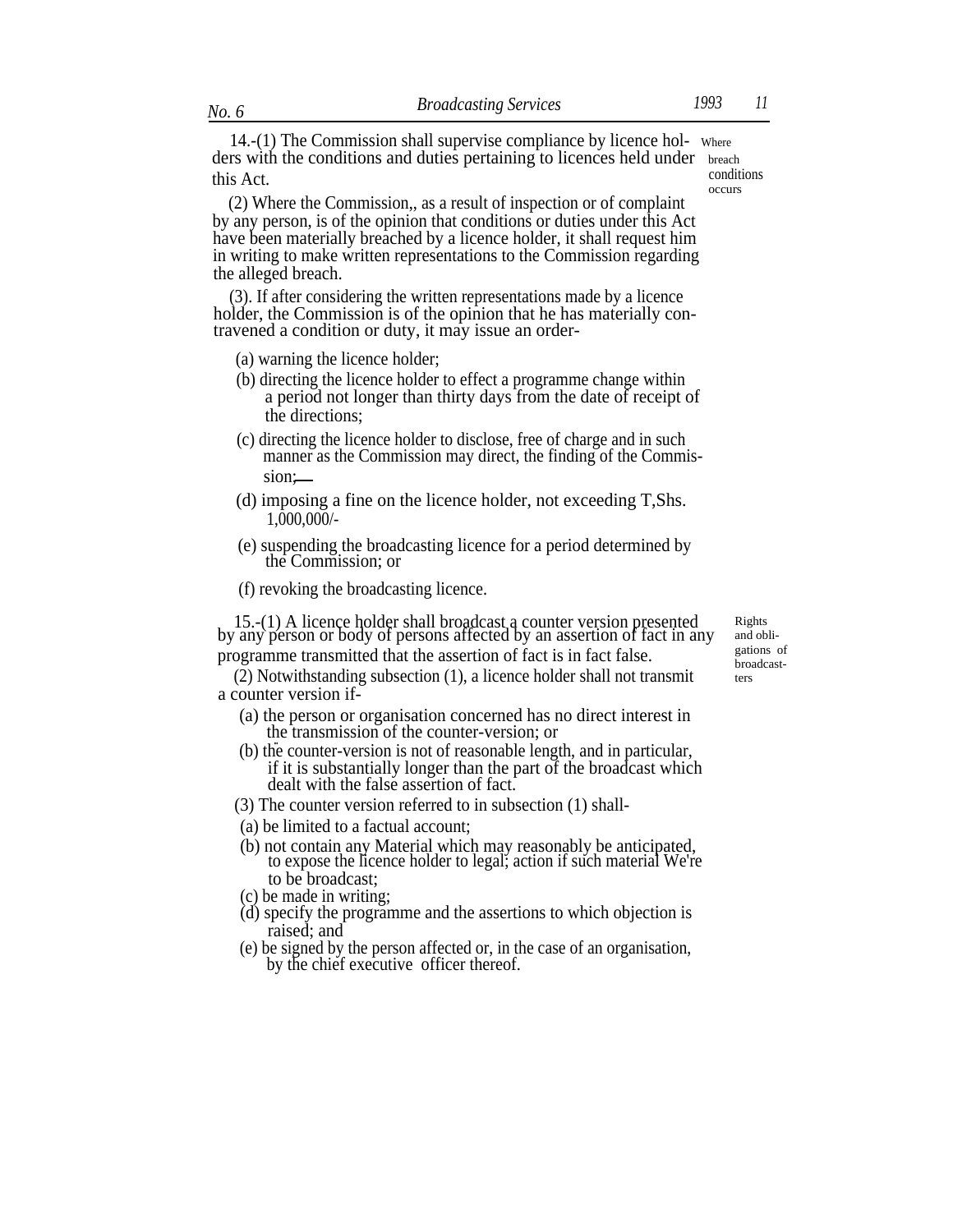(4) The person or body of persons affected shall not be entitled to insist on the transmission of a counter-version as contemplated in subsection (1) if the counter-version is presented to the licence holder after the expiry of a period of thirty days from the date of broadcast of the false assertion of fact.

- (5) The licence holder shall subject to subsection *(2)* and (4)-
- (a) at the first opportunity, but not later than ten days from receipt of a counter-version referred to in subsection (1) broadcast the counter-version within the same programme or programme section as the one in which the false assertion was made and at the same time of day or, should that not be possible, at time equal in value to that of the programme objected to;
- (b) broadcast the counter-version without any omissions and interruptions; and
- (c) broadcast the counter-version free of charge.

(6) A licence holder shall immediately upon receipt of the counter version referred to in subsection (1) inform the Commission of that fact, and shall keep and store the programme objected to and the counter-version until he receives a notice to the contrary from the Commission.

(7) This section shall not apply to a broadcast of a public meeting or of the National Assembly.

Power to investigate

16.-(l) The Minister may, upon advice by the Commission, by notice published in the Gazette, appoint any person or persons to be an inspector or inspectors for the purposes of this Act.

*(2),* An inspector or authorized officer of the Commission may carry out An inspection of broadcasting stations and either licences under this Act, plant and apparatus, and premises used by licence holders to transmit or broadcast.

#### PART V

#### ACTIVITIES OF THE COMMISSION AND FINANCIAL PROVISIONS

 $\begin{array}{ll}\n\text{Commis} & 17. \text{ The Commission may after consultation with the Minister any of its functions under this Act to any officer or committee} \n\end{array}$ delegate<br>its functions

Commission.

Accounts and audit

18.-(1) The Commission shall cause to be kept proper accounts and shall, as soon as practicable after the end of each financial year, cause such accounts relating to such financial year together with-

- (a) a statement of income and expenditure during such financial year; and
- (b) a statement of the assets and liabilities of the Commission on the last day of such financial year, to be submitted to and audited by an auditor approved by the Government,

(2) Copies of the statements referred to in subsection (1) and a copy of the auditors' report shall be forwarded to the Minister.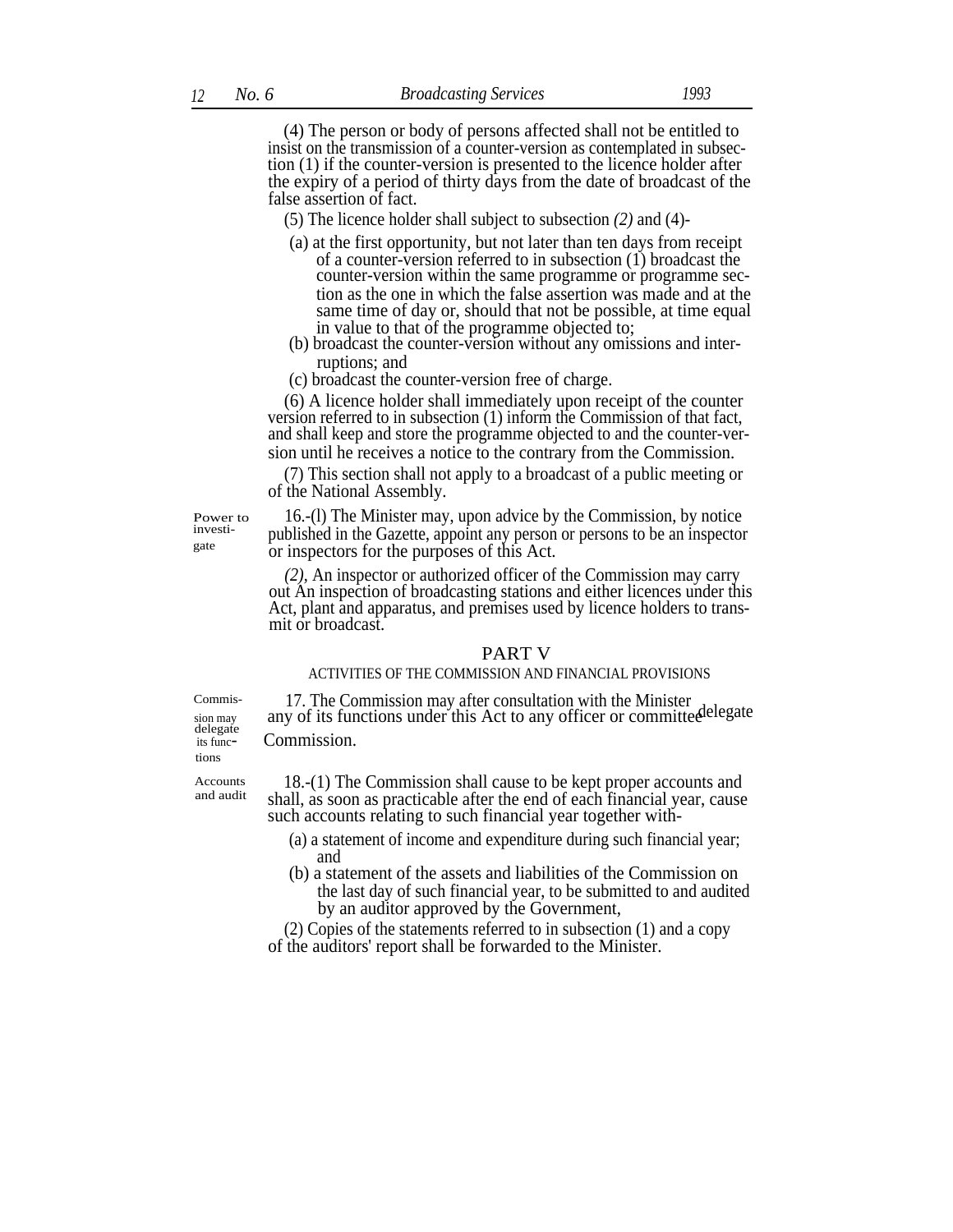19. The Registrar shall, at the end of each financial year, prepare a Regis trar's report on the activities of the Commission during that financial year and report submit such report to the Minister.

#### 20. The funds and resources of the Commission shall consist of-

- (a) such sums as may be provided for the purposes of the Commission by parliament, either by way of grant or loans;
- (b) such sums as the Commission may receive-by way of grant-loan from any person or organization;
- (c) such sums as the Commission may, from time to time, with the consent of the Minister, borrow for the purposes of the Commission;
- (d) such sums as the Commission may, in any manner, become payable to or vested in the Commission either under the provisions of this Act or any other written law, or incidental to the carrying out of its functions.

21. The Commission may invest its fund in such Investments as are authorized by, and subject to such conditions as are prescribed by the Trustees Investments Act, 1967, in relation to investment of funds by a trustee.

22. The Minister shall cause to be laid before the National Assembly, 22. The Minister shan cause to be faid before the National Assembly,  $A_{nnual}$  report as soon as may be practicable after he has received them-

- (a) copies of the statements referred to in subsection (1) of section 18 together with a copy of the auditors' report;
- (b) a copy of the Registrar's report.

23. The Minister [may by](http://may,.by) writing under his hand, give the Commission directions of a general or specific nature, and the Commission shall comply with every such direction. directions directions

#### PART VI

#### MISCELLANEOUS PROVISIONS

24.-(1) Any person who-

- (a) carries on the business of a broadcaster, or a dealer in broadcast- offences ing apparatus without an appropriate licence;
- (b) contravenes or fails to comply with the conditions of a broadcasting or other licence under this Act;
- (c) fails or refuses to furnish a return or to supply information in the manner and in the time prescribed or furnishes a false or in complete return or supplies false or incomplete information; or
- (d) on being required to do so, fails or refuses to produce to an inspector or a police officer a licence or a book, record or document relating to any broadcasting apparatus which is in his possession or under his control; or
- (e) interferes with or obstructs the transmission or reception of any radio communication,

Funds of Commission

Power to invest

to the National Assembly

Minister may give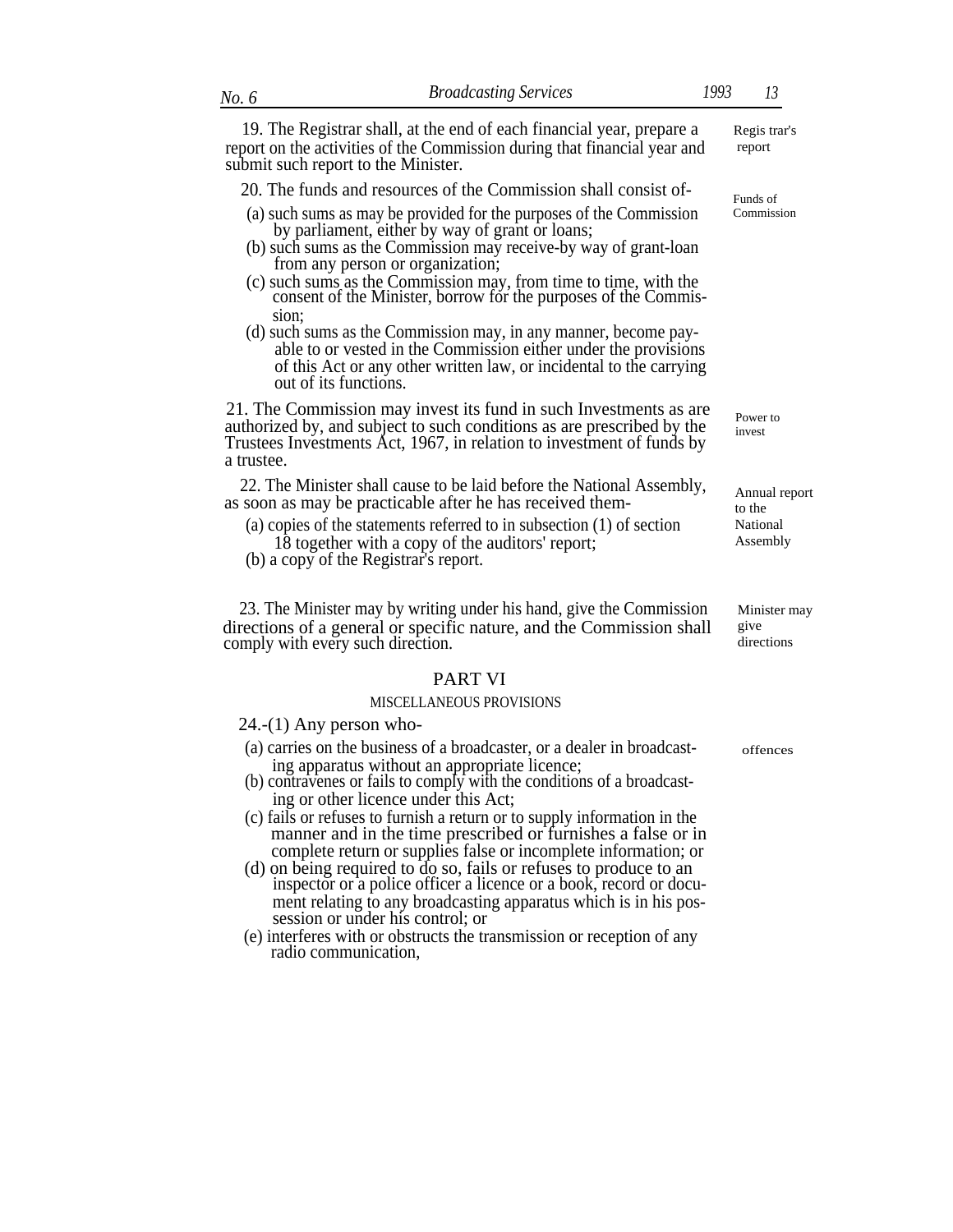- (f) willfully delays or obstructs an inspector or a police or other authorized officer in the exercise of powers conferred upon him by or under this Act;
- (g) fails or refuses to comply with any order or direction lawfully given to him by the Commission;
- (h) fails or refuses to comply with the terms and conditions of the licence he holds;
- (i) for the purposes of obtaining, whether for himself or another person, the issue of a licence, makes a declaration or statement which he knows to be false in any material particular or does not know or believe to be true, or knowingly makes use of a declaration or statement or document containing the same,

is guilty of an offence and shall be liable on conviction to a fine not exceeding 5,000,000/- or to imprisonment for a term not exceeding twenty four months or to both that fine and that imprisonment.

(2) A court convicting a person of an offence under this Act may, in addition to any penalty that it may impose, order the forfeiture to the government of any broadcasting apparatus or other material in relation to in connection with or by means of which the offence was committed.

(3) Notwithstanding subsection (2), no order of forfeiture shall be made if it is proved that the broadcasting apparatus in question is not owned by the person so convicted and if the owner proves that he did not have any knowledge of the unlawful use of the apparatus by the person so convicted and could not have reasonably prevented such use.

25.-(1) The Minister or any person authorised by the Minister may by order under his hand require any licence holder to broadcast forthwith or within or at any time and in any manner specified, any announcement which as its content any matter which the Minister deems to be in the interest of national security or in the public interest.

(2) If the Minister is of opinion that the broadcasting of any matter or matter of any class or character, would be contrary to the national security or public interest he may, by notice in writing delivered at the principal office of the licence holder, prohibit the licence holder from broadcasting such matter or matter of such class or character and the licence holder shall comply with any such notice so delivered.

26.-(l) A licence issued under this Act to any person shall not be transferred to another person, except with the approval of the Commission granted upon an application for such transfer in the prescribed form.

(2) Where a company is the holder of a licence under this Act, no person other than an existing shareholder of that company, shall, except with the prior written approval of the Commission, acquire shares or any other interest in such company which results in such person directly or indirectly acquiring a controlling interest in the company.

27.-(1) The Minister may make regulations prescribing all matters which are by this Act required or permitted to be prescribed, or which are necessary or convenient to be prescribed for the better carrying out or giving effect to the provisions of this Act.

Provisions in relation to national security

Regulations

Transfer of licence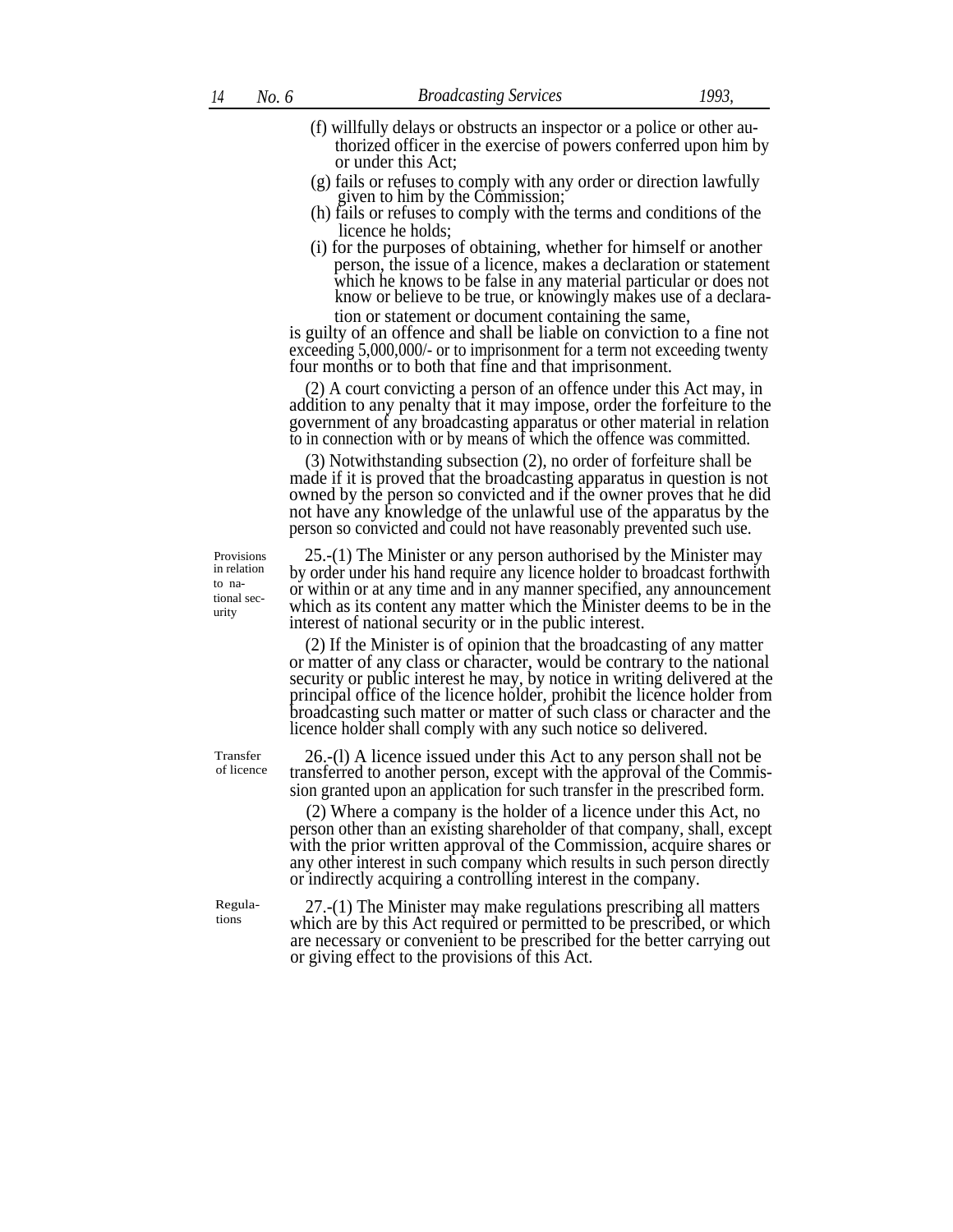(2) The Minister may by regulations made under subsection (1) and published in the *Gazette* provide for-

- (a) the registration of dealers and the information to be supplied in connection with applications for registration;
- (b) the keeping of books, records and documents, the furnishing of returns and the supply of information relating to dealings in receivers.
- (c) the prescription of licences to be issued under this Act;
- (d) the collection of licence fees payable under this Act;
- (e) the form and manner in which applications for licences are lo be made and the information to be supplied in connection with it;
- (f) the circumstances in which and the terms and conditions subject to which licences shall be issued;
- (g) the form of licences and the terms and conditions to be contained in licences;
- (h) the issue of licences without charge Authorising the, possession of-
	- (i) broadcasting apparatus; or
	- (ii) apparatus for carrying on broadcasting services;

which are used in such institutions or categories of institution as the Minister may specify;

- (i) the circumstances in which and the conditions including the-payment of a fee subject to which copies of licences may be obtained; and in so doing may classify broadcasters, operators of diffusion services, dealers and listeners and otherwise make different provisions for different categories of persons;
- (j) the prescription of any other matter which is required to be prescribed under this Act.

#### ''SCHEDULE -(Section 5(3)

1.-(I) Subject to paragraph 2, the Commission shall consists of- Member-

(a) a chairman who shall be appointed by the President;

(b) not less than six nor more that eight other members appointed by the Minister.

(2) The members of the Board shall elect from amongst their number a person who shall be Vice-Chairman and shall hold office for so long as lie remains a member of the Commission.

2. (1) A person shall not be eligible for appointment as a member of the Commission Cualifica-<br>if he-<br>tions for if  $he$ - tions for

(a) is not a citizen of Tanzania;<br>
(b) is an undischarged bankwart.

(b) is an undischarged bankrupt;

(c) has previously been convicted of an offence involving moral turpitude or for which he was sentenced to imprisonment for a term of six months or more.

(2) Three of the members shall be appointed from amongst representatives of the frequency management office, major users of broadcasting frequencies and technical, scientific and research institutions.

3. (1) A member shall, unless his appointment is sooner determined by the appointing authority, or he otherwise ceases to be a member, hold office for such period as the appointing authority may specify in his appointment.

ship

Tenure of **Office**